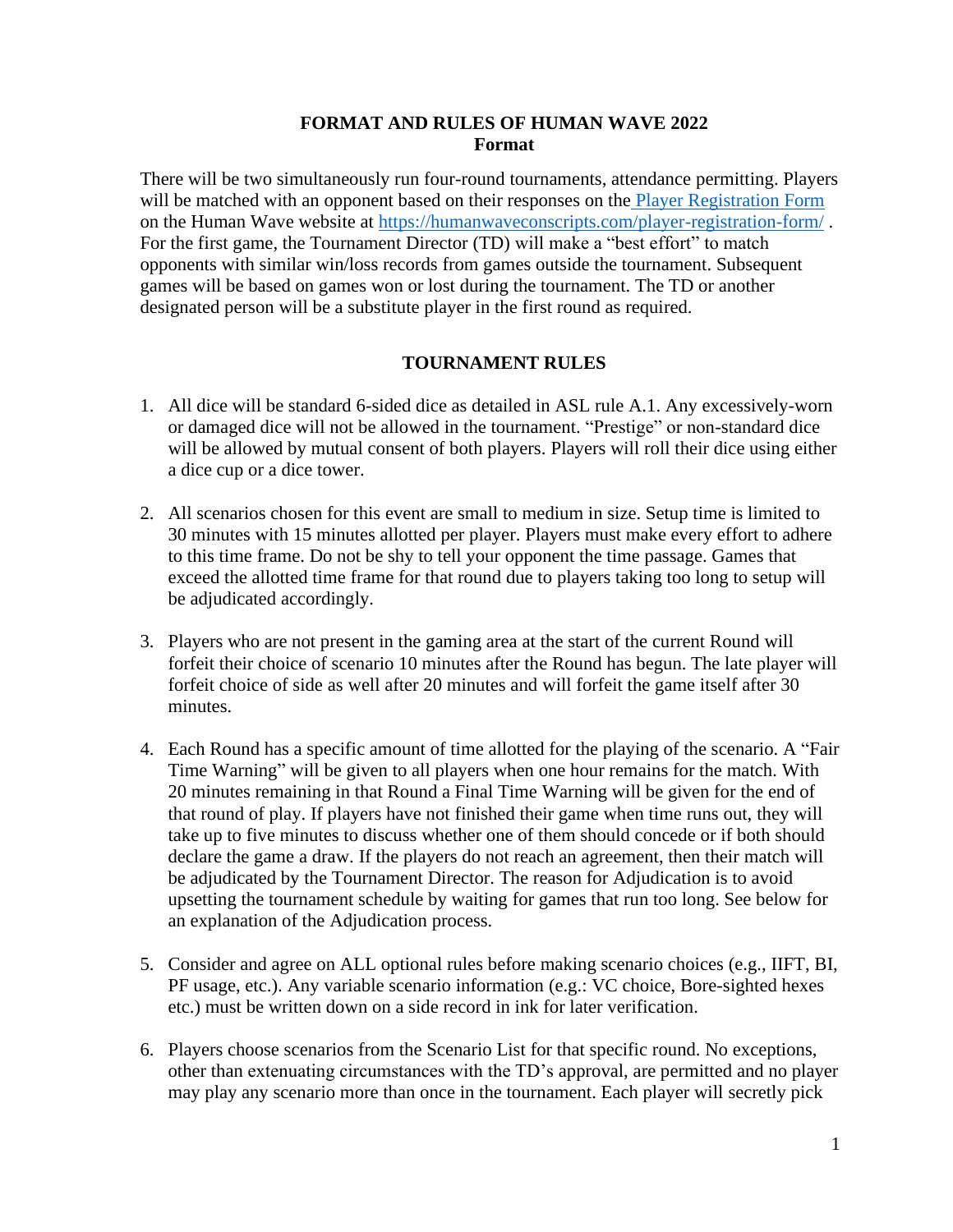their top three selections ranked as  $1<sup>st</sup>$ ,  $2<sup>nd</sup>$ , and  $3<sup>rd</sup>$ . Upon revealing the choices to your opponent, scenario matches are determined (i.e.: scenarios that you both picked). Of the scenarios that are matches, the one with the lower Rank Average (RA), closest to the first choice, is the scenario to be played. In case of a tie, both players will make a DR. The player having the lowest DR has the choice of the tied scenarios.

EXAMPLE: Player A picks scenarios X1, X2 and X3 as his  $1<sup>st</sup>$ ,  $2<sup>nd</sup>$  and  $3<sup>rd</sup>$ choices. Player B picks X3, X4 and X2 as his  $1<sup>st</sup>$ ,  $2<sup>nd</sup>$  and  $3<sup>rd</sup>$  choices. X4 and X1 are not considered since they are not a match. X3 has a lower RA of  $2 \left[ (1+3/2=2) \right]$ as opposed to X2 which has a RA of 2.5  $[(2+3)/2=2.5]$ . X3 is the scenario these players will play in this round.

- 7. Both players choose sides secretly. A player may secretly choose to not pick a side thus negating any Play Balance provisions. If both players chose the same side, both players make a dr. The player with the lowest dr receives the side for which he bid and gives his opponent the printed Play Balance. If neither player chooses a side, they make a dr and the player with the lower dr chooses side with no Play Balance given.
- 8. Verify your opponent's OB and the map boards' orientation before setup begins.
- 9. Ask your opponent if they have considered all setup restrictions for HIP units before Setup. Verify the legal Setup of all non-HIP units before the game begins. All HIP units must have their locations written on a side record in ink for later verification.
- 10. If a player is found to have violated Setup restrictions after play has commenced, any illegally setup units are removed from play. Tournament rules are meant to ensure a fair playing of the scenario chosen. They are not intended to be a method for unethical play. If you are aware of an error in the OB's or in your opponent's setup, you MUST make this error known to your opponent.
- 11. Any rules dispute should be resolved first by the players involved. If the players involved cannot agree on a rule interpretation, the Tournament Director will decide on the rule in question. All decisions made by the Tournament Director are final.
- 12. Kibitzing (that is, discussions about a game with the players will the game is on-going) is not tolerated! Absolutely no comments within earshot of players on any games in progress!
- 13. The winner of the main tournament will be the player with a 4-0 record.
- 14. Unless one player conceded defeat in the scenario, no tournament scenario will be arbitrarily ended by the players involved.
- 15. ADJUDICATION: If a game does not conclude within the established time limit and a player is unwilling to concede, the Tournament Director will adjudicate the winner, generally based on process below: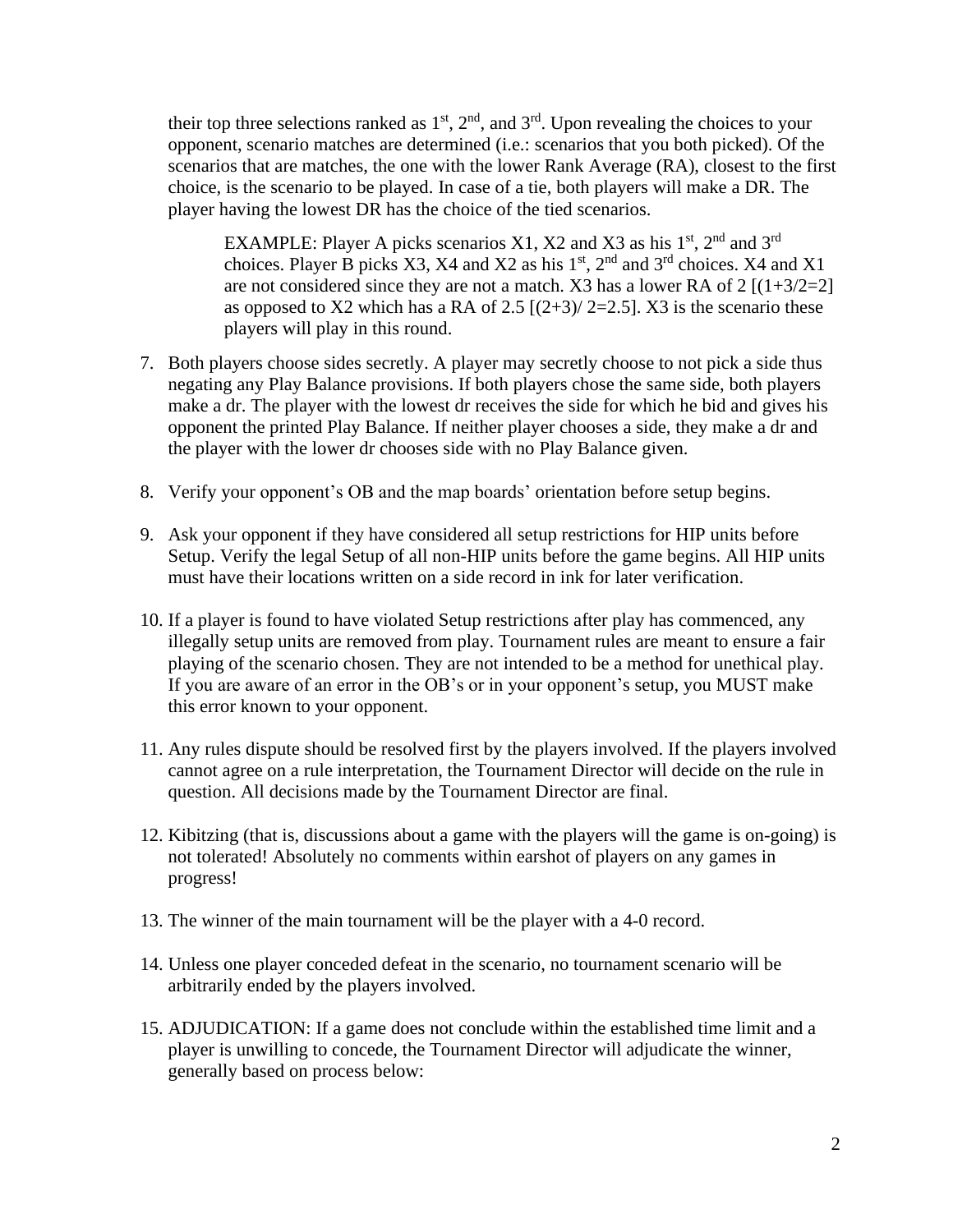- a. Play ceases when the Tournament Staff declare the Round is over. Players may resolve the current phase before halting play.
- b. The Tournament Director will privately ask each player what his plan was for the scenario and what he planned to do had play continued.
- c. The Tournament Director will consider each player's plan, the current situation on the board, and the likely outcome in making his decision.
- d. The Tournament Director's decision is final.
- 16. STANDINGS: The Final Standings are based on the player's point totals in the tournament. The tournament staff will use the following tiebreakers to resolve any ties in the Initial Rankings to obtain the Final rankings.
	- a. Head-to-Head play: If player A defeated player B, then player A is ranked higher.
	- b. Defeated opponents: If the point total of player A's defeated opponents is higher than the point total of player B's defeated opponents, then player A is ranked higher.
	- c. All opponents: If the point total of player A's opponents is higher than the point total of player B's opponents, then player A is ranked higher.
- 17. Players/adjudicators shall correctly file results in accordance with the TD's direction.
- 18. PLAYER CONDUCT: All participants are expected to exhibit good sportsmanship throughout the tournament. Unsportsmanlike conduct (verbal or physical abuse, intoxication and or cheating) will result in disciplinary action and/or disqualification at the discretion of the TD (and the tournament directing staff). Should a registered attendee experience unsportsmanlike conduct, he or she is encouraged to report the situation immediately to the TD or tournament staff and ask the TD/staff to intervene. Depending upon the nature and severity of the conduct, the TD may use whatever action they deem necessary to resolve the situation.
- 19. The schedule of the tournament rounds is as published on the Human Wave website at <https://humanwaveconscripts.com/welcome-to-the-2022-human-wave/> , and shown below: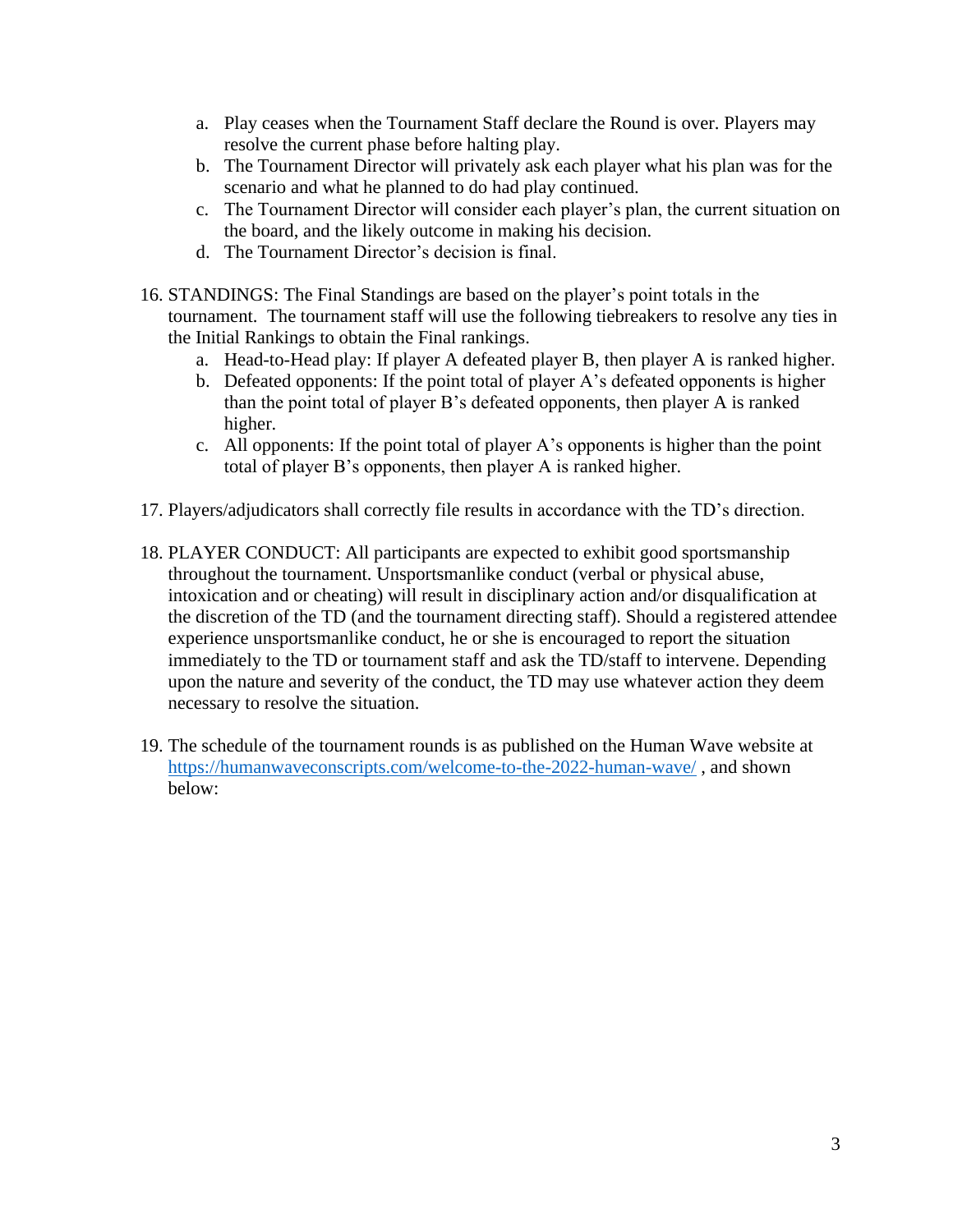| Date                 | Time      | Event                                  |  |  |  |
|----------------------|-----------|----------------------------------------|--|--|--|
| Friday 8 July 2022   | 1400      | Game Room opens for casual play        |  |  |  |
|                      | 1700-1715 | <b>Opening Ceremony</b>                |  |  |  |
|                      | 1800-2330 | Round One: "Mare Italiano"             |  |  |  |
| Saturday 9 July 2022 | 0800      | Game Room opens                        |  |  |  |
|                      | 0830      | Round Two: "For the Glory of Rome"     |  |  |  |
|                      | 1400      | Round Three: "Sons of Italy"           |  |  |  |
|                      | 1700-1800 | Social Hour @ Bistro (cash bar)        |  |  |  |
|                      | 1800-2330 | Round Three continues / Open Gaming    |  |  |  |
| Sunday 10 July 2022  | 0800      | Game Room opens                        |  |  |  |
|                      | 0830      | Round Four: ""Kampf um Italien"        |  |  |  |
|                      | 1300-1330 | Closing Ceremony / Awards Presentation |  |  |  |
|                      | 1600      | <b>Game Room closes</b>                |  |  |  |

*Table 1: Human Wave Tournament Schedule of Events*

Annexes:

Annex A: Rankings Determination

Annex B: Player Record Sheet

Annex C: Player Registration Form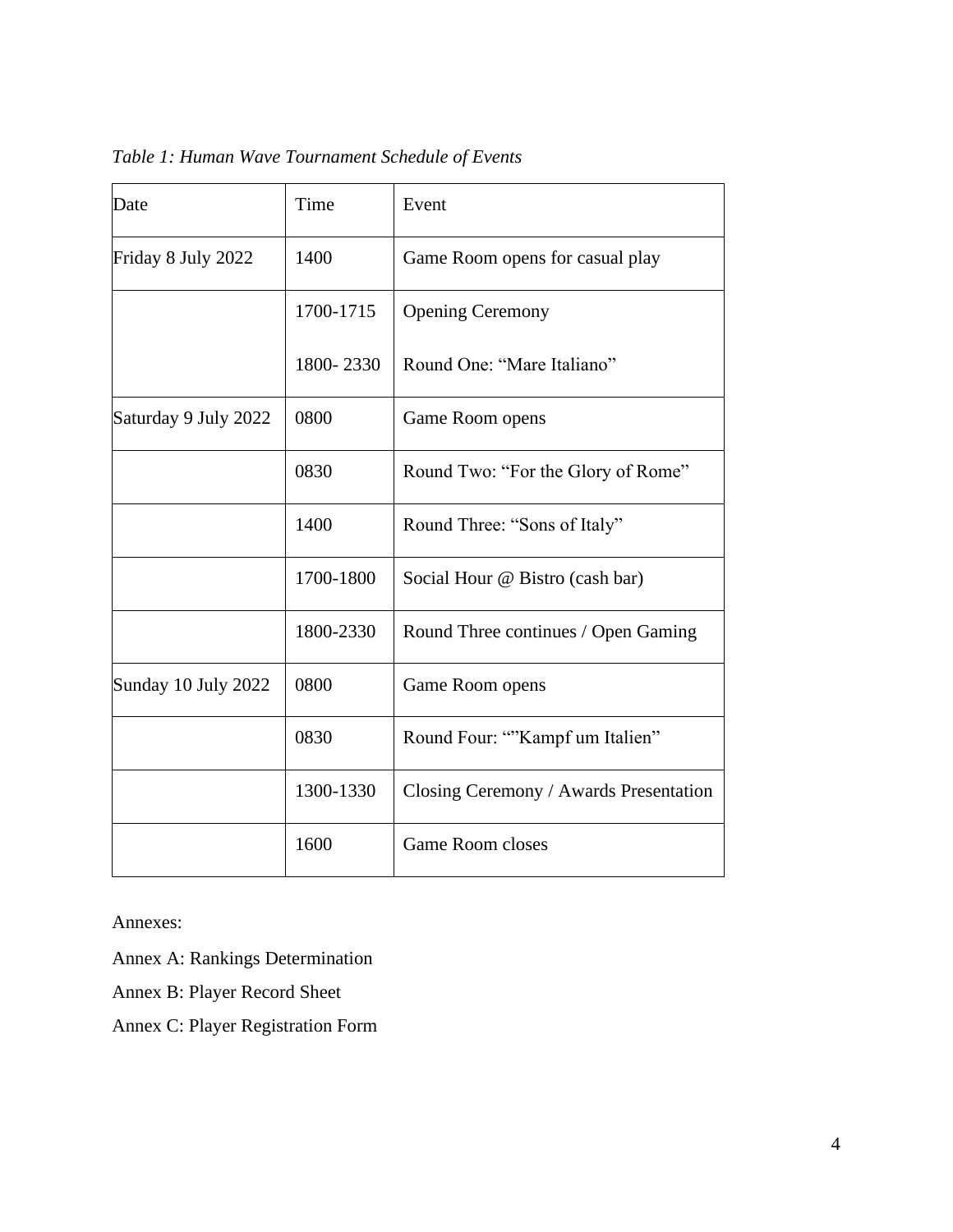# **ANNEX A: Rankings Determination**

Method to determine the Tournament Winner and Final Rankings

In each round, players record the scenario and the opponent and the result of each match on the Player Record Sheet (PRS).

The players return the PRS to the TD at the end of each round. After receiving all of them, the TD groups them by win/loss record and sorts each group by ranking. Each win/loss group is handled the same as the entire group was handled for round one.

After completing all four rounds:

- 1. Calculate and fill in the Victory Points for each player. Multiply the number of wins by 10 to determine the Victory Points.
- 2. Determine the Bonus Points for each player.
- 3. Sort the PRS by last name.
- 4. For each round with a win on each sheet, determine the Bonus Points for each round by looking up the number of wins the player's defeated opponent in that round has.
- 5. A round with a loss receives no Bonus Points.
- 6. Record the total Bonus Points.
- 7. Add the Victory Points and the Bonus Points to give Total Points and record them.
- 8. Sort the PRS by Total Points.
- 9. If two or more PRS have the same number of Total Points, apply the first tie breaker as found on the PRS and re-sequence the PRS.
- 10. If two or more PRS have the same number of Total Points and the first tie breaker does not resolve the tie, apply the second tie breaker and re-sequence the PRS if the tie was resolved.
- 11. If two or more PRS have the same number of Total Points and the second tie breaker does not resolve the tie, apply the third tie breaker and re-sequence the PRS if the tie was resolved.
- 12. If two or more PRS have the same number of Total Points and the third tie breaker does not resolve the tie, apply the fourth tie breaker and re-sequence the PRS.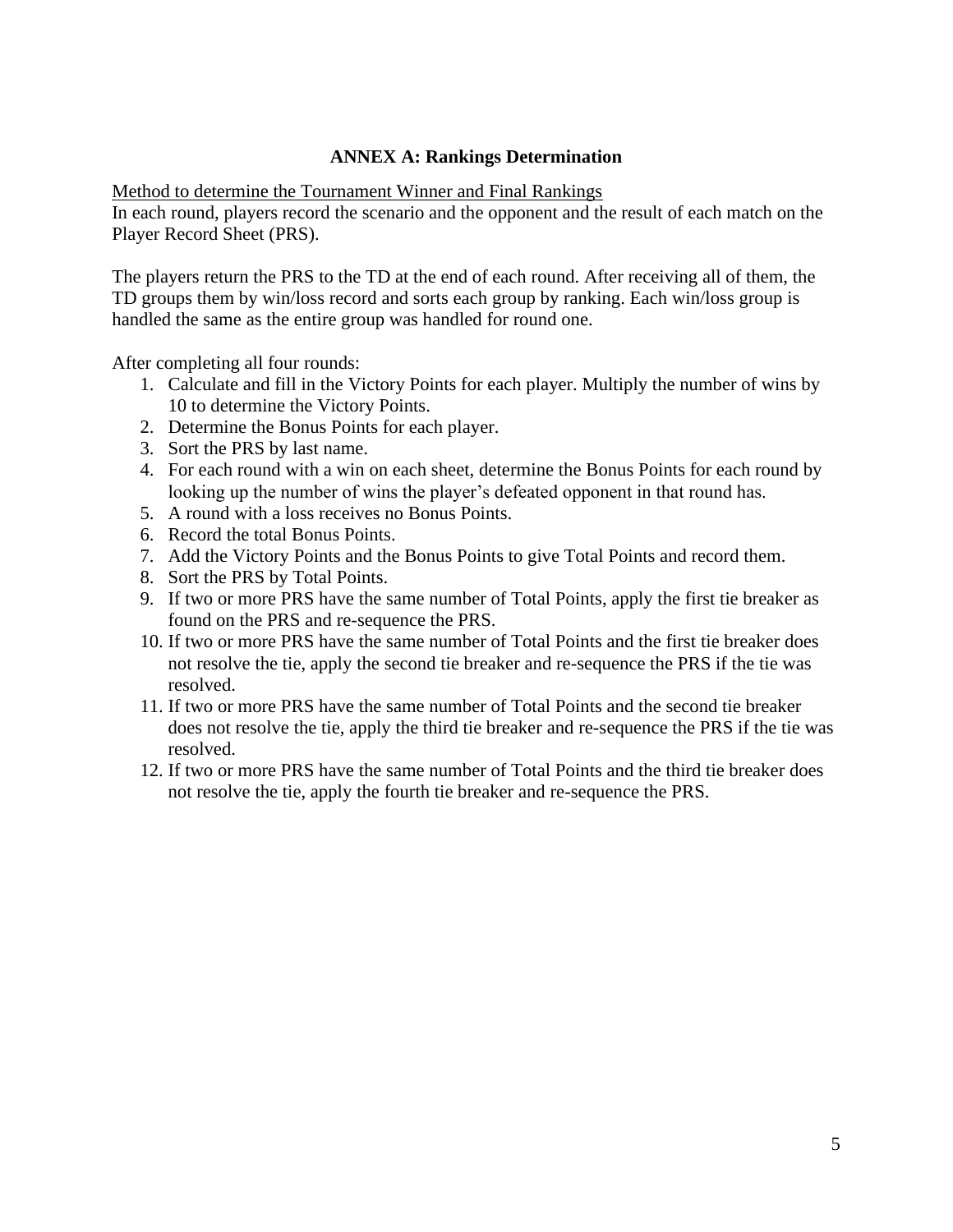### **Annex B: Player Record Sheet**

**HUMAN WAVE 2022 8-10 July TYSONS CORNER, VIRGINIA**

**Name:** 

**Rating:**

**Tournament:** (circle one) **Main Tournament / Mini Tournament / ASL SK Tournament**

**Victory Points:** 

**Total Points:** 

**Final Ranking:** out of *CON* 

| Rd            | <b>Scenario</b> | <b>Side</b> | Opponent | <b>Opponent</b><br>Pre Game<br>record |  |  | $W/L$ Record SAN &<br>attacks | <b>Sniper</b><br><b>Points</b> |
|---------------|-----------------|-------------|----------|---------------------------------------|--|--|-------------------------------|--------------------------------|
|               |                 |             |          |                                       |  |  |                               |                                |
| ◠<br>◢        |                 |             |          |                                       |  |  |                               |                                |
| 3             |                 |             |          |                                       |  |  |                               |                                |
| 4             |                 |             |          |                                       |  |  |                               |                                |
| <b>TOTALS</b> |                 |             |          |                                       |  |  |                               |                                |

**Sniper Points (Based on effective 1 and 2 sniper attacks)**

- **Number of Attacks x SAN Factor = Sniper Points**
- **SCENARIO SAN: [2] [3] [4] [5] [6] [7]**
- **SAN FACTOR: 7 6 5 4 3 2 TOURNAMENT STAFF WILL CALCULATE SNIPER POINTS AND SAN IS BASED ON ITS VALUE WHEN IT ACTIVATES**

### **TIE BREAKERS:**

- **1. First Tie Breaker: face-to-face play vs that opponent: YES/NO**
- **2. Second Tie Breaker: vanquished opponents' point total:**
- **3. Third Tie Breaker: All opponents' point total:**
- **4. Lower rated player: LOWER/HIGHER**